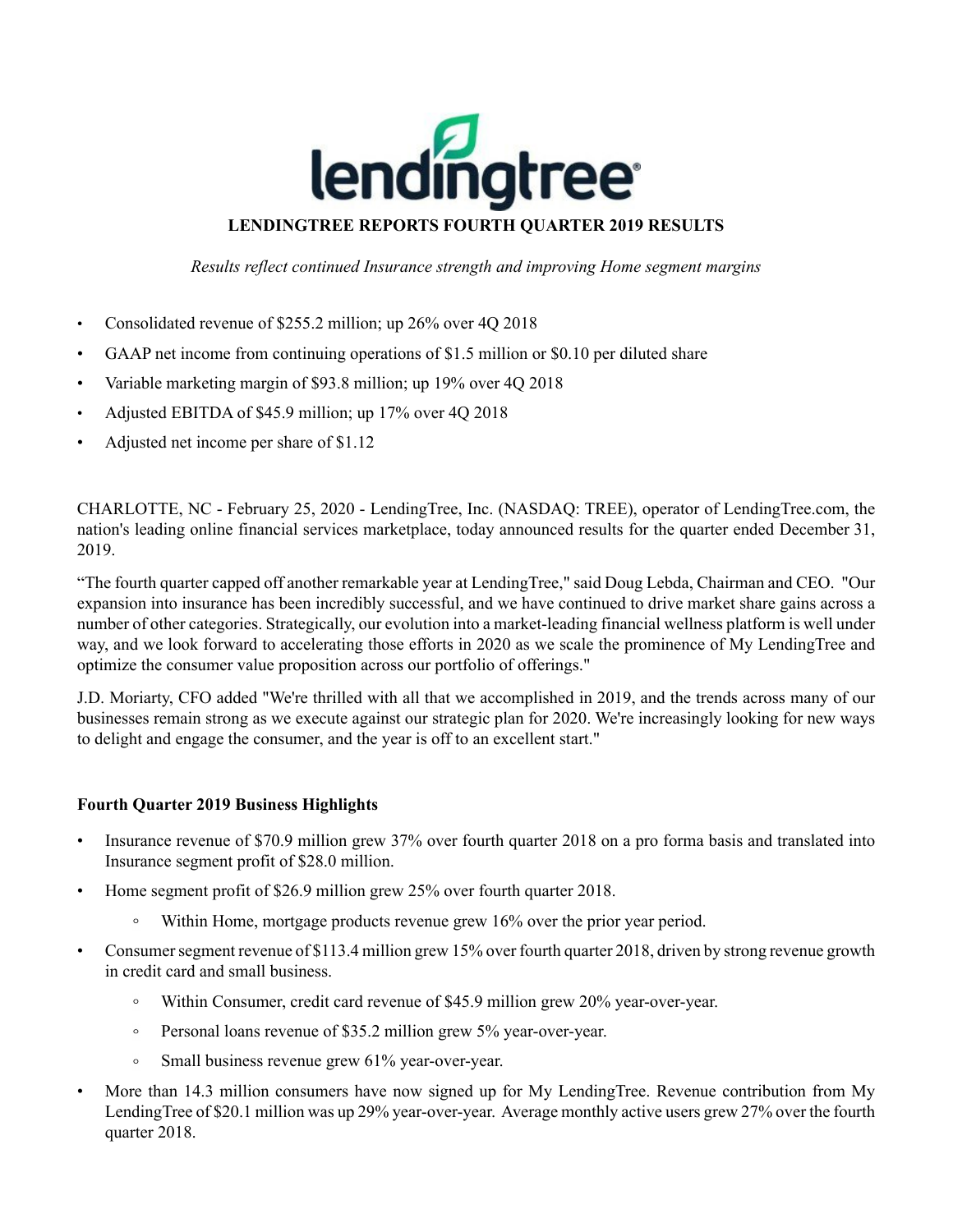| <b>LendingTree Selected Financial Metrics</b><br>(In millions, except per share amounts) |             |                                           |               |                |                                |             |                                            |          |  |  |  |  |
|------------------------------------------------------------------------------------------|-------------|-------------------------------------------|---------------|----------------|--------------------------------|-------------|--------------------------------------------|----------|--|--|--|--|
|                                                                                          |             | <b>Three Months Ended</b><br>December 31, |               |                | Y/Y                            |             | <b>Three Months Ended</b><br>September 30, | Q/Q      |  |  |  |  |
|                                                                                          |             | 2019                                      |               | 2018           | % Change                       | 2019        |                                            | % Change |  |  |  |  |
| <b>Total revenue</b>                                                                     | S           | 255.2                                     | $\mathbf S$   | 202.7          | $26\%$                         | \$          | 310.6                                      | (18)%    |  |  |  |  |
| Income (loss) before income taxes                                                        | \$          | 4.5                                       | $\mathsf{\$}$ | (1.6)          | $-$ %                          |             | 26.4                                       | $(83)\%$ |  |  |  |  |
| Income tax (expense) benefit                                                             |             | (3.1)                                     |               | 1.9            | $-$ %                          |             | (1.9)                                      | 63 %     |  |  |  |  |
| Net income from continuing operations                                                    | $\mathbf S$ | 1.5                                       | $\mathbf S$   | 0.3            | 400 %                          | $\mathbf S$ | 24.5                                       | (94)%    |  |  |  |  |
| Net income from continuing operations<br>% of revenue                                    |             | 1%                                        |               | $-\frac{9}{6}$ |                                | 8%          |                                            |          |  |  |  |  |
| Income per share from continuing<br>operations                                           |             |                                           |               |                |                                |             |                                            |          |  |  |  |  |
| <b>Basic</b>                                                                             | \$          | 0.11                                      | $\mathsf{\$}$ | 0.02           | 450 %                          | \$          | 1.90                                       | (94)%    |  |  |  |  |
| Diluted                                                                                  | \$          | 0.10                                      | $\mathsf{\$}$ | 0.02           | 400 %                          | \$          | 1.67                                       | (94)%    |  |  |  |  |
| Variable marketing margin                                                                |             |                                           |               |                |                                |             |                                            |          |  |  |  |  |
| Total revenue                                                                            | S           | 255.2                                     | $\mathsf{\$}$ | 202.7          | 26 %                           | \$          | 310.6                                      | $(18)\%$ |  |  |  |  |
| Variable marketing expense $(1)(2)$                                                      | \$          | (161.4)                                   | \$            | (124.1)        | 30 %                           | \$          | (195.0)                                    | (17)%    |  |  |  |  |
| Variable marketing margin <sup>(2)</sup>                                                 | $\mathbf S$ | 93.8                                      | $\mathbf S$   | 78.6           | 19 %                           | $\mathbf S$ | 115.6                                      | (19)%    |  |  |  |  |
| Variable marketing margin $%$ of revenue $(2)$                                           |             | 37%                                       |               | 39%            |                                |             | 37%                                        |          |  |  |  |  |
| Adjusted EBITDA <sup>(2)</sup>                                                           | \$          | 45.9                                      | $\mathbf S$   | 39.4           | 17 <sup>9</sup> / <sub>0</sub> | \$          | 63.0                                       | (27)%    |  |  |  |  |
| Adjusted EBITDA $%$ of revenue $(2)$                                                     |             | 18%                                       |               | 19%            |                                |             | 20%                                        |          |  |  |  |  |
| Adjusted net income <sup>(2)</sup>                                                       | \$          | 16.3                                      | $\mathbb S$   | 16.7           | $(2)\%$                        | \$          | 32.9                                       | (50)%    |  |  |  |  |
| Adjusted net income per share <sup>(2)</sup>                                             | S           | 1.12                                      | $\mathbf S$   | 1.22           | $(8)\%$                        | \$          | 2.25                                       | (50)%    |  |  |  |  |

(1) Represents the portion of selling and marketing expense attributable to variable costs paid for advertising, direct marketing and related expenses. Also includes the portion of cost of revenue attributable to costs paid for advertising re-sold to third parties. Excludes overhead, fixed costs and personnel-related expenses.

(2) Variable marketing expense, variable marketing margin, variable marketing margin % of revenue, adjusted EBITDA, adjusted EBITDA % of revenue, adjusted net income and adjusted net income per share are non-GAAPmeasures. Please see "LendingTree's Reconciliation of Non-GAAP Measures to GAAP" and "LendingTree's Principles of Financial Reporting" below for more information.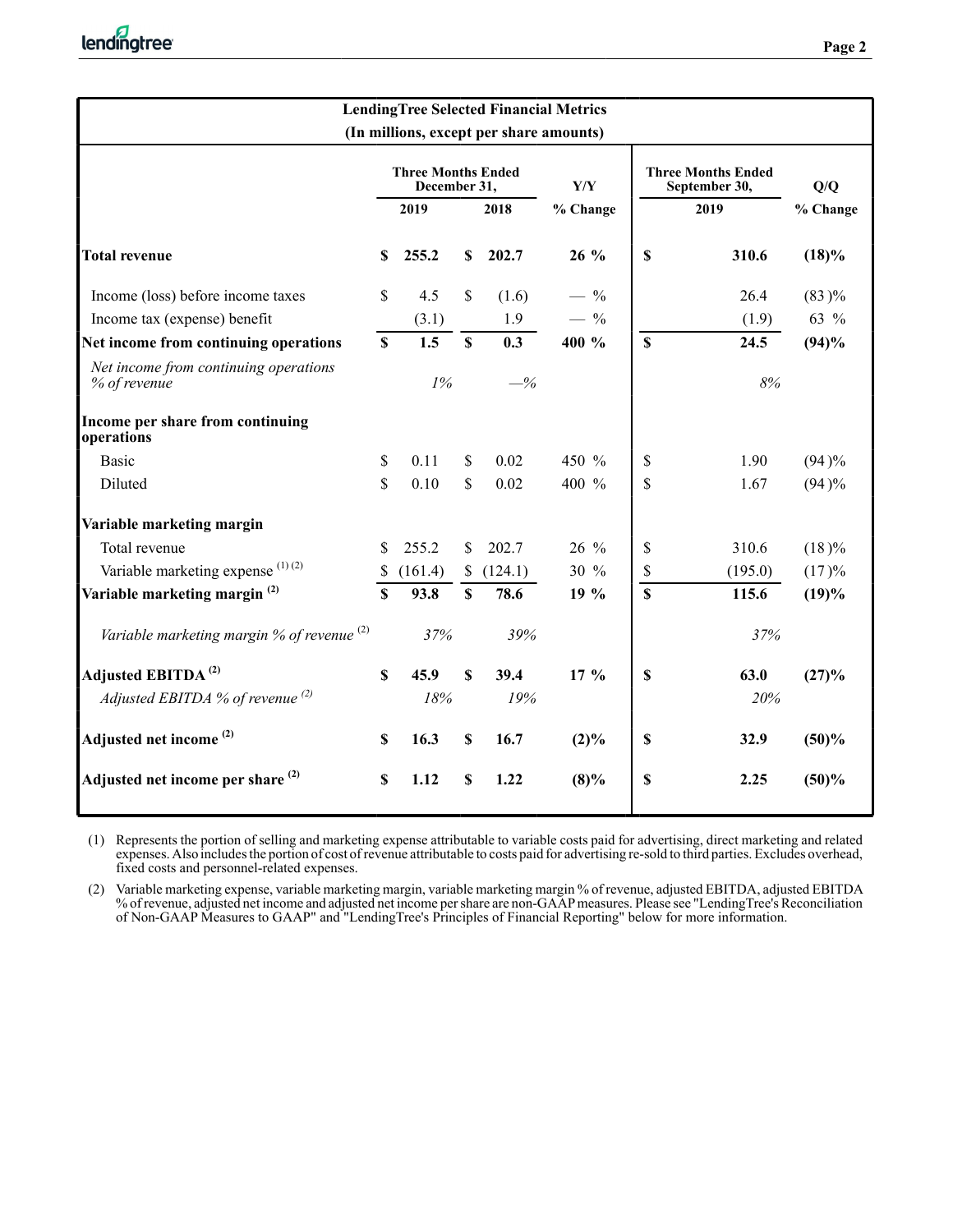| <b>LendingTree Segment Results</b>                    |                                           |       |              |       |          |               |                                            |          |  |  |  |  |
|-------------------------------------------------------|-------------------------------------------|-------|--------------|-------|----------|---------------|--------------------------------------------|----------|--|--|--|--|
| (In millions)                                         |                                           |       |              |       |          |               |                                            |          |  |  |  |  |
|                                                       | <b>Three Months Ended</b><br>December 31, |       |              |       | Y/Y      |               | <b>Three Months Ended</b><br>September 30, | Q/Q      |  |  |  |  |
|                                                       |                                           | 2019  |              | 2018  | % Change |               | 2019                                       | % Change |  |  |  |  |
| Home <sup>(1)</sup>                                   |                                           |       |              |       |          |               |                                            |          |  |  |  |  |
| Revenue                                               | $\mathbb{S}$                              | 65.5  | \$           | 63.3  | $3\%$    | <sup>\$</sup> | 77.3                                       | $(15)\%$ |  |  |  |  |
| Segment profit                                        | \$.                                       | 26.9  | $\mathbb{S}$ | 21.6  | 25 %     | \$            | 28.1                                       | (4)%     |  |  |  |  |
| Segment profit % of revenue                           |                                           | 41%   |              | 34%   |          |               | 36%                                        |          |  |  |  |  |
| $\frac{ \text{Cosumer}^{(2)}}{ \text{Cosumer}^{(2)}}$ |                                           |       |              |       |          |               |                                            |          |  |  |  |  |
| Revenue                                               | \$.                                       | 113.4 | \$           | 98.2  | $15\%$   | \$            | 151.9                                      | $(25)\%$ |  |  |  |  |
| Segment profit                                        | S.                                        | 43.3  | $\mathbb{S}$ | 47.8  | (9)%     | \$            | 65.2                                       | $(34)\%$ |  |  |  |  |
| Segment profit % of revenue                           | 38%<br>49%                                |       |              |       |          |               | 43%                                        |          |  |  |  |  |
| Insurance <sup>(3)</sup>                              |                                           |       |              |       |          |               |                                            |          |  |  |  |  |
| Revenue                                               | \$                                        | 70.9  | \$           | 31.3  | 127 %    | \$            | 74.8                                       | (5)%     |  |  |  |  |
| Segment profit                                        | \$                                        | 28.0  | \$           | 11.3  | 148 %    | \$            | 30.0                                       | (7)%     |  |  |  |  |
| Segment profit % of revenue                           |                                           | 39%   |              | 36%   |          |               | 40%                                        |          |  |  |  |  |
| Other Category <sup>(4)</sup>                         |                                           |       |              |       |          |               |                                            |          |  |  |  |  |
| Revenue                                               | \$                                        | 5.4   | \$           | 9.9   | (45)%    | \$            | 6.6                                        | (18)%    |  |  |  |  |
| (Loss) Profit                                         | \$                                        | (0.1) | \$           | 0.8   | $-$ %    | \$            | 0.4                                        | $-$ %    |  |  |  |  |
| <b>Total revenue</b>                                  | S                                         | 255.2 | S            | 202.7 | 26 %     | $\mathbf S$   | 310.6                                      | (18)%    |  |  |  |  |
| <b>Total segment profit</b>                           | S                                         | 98.1  | $\mathbf S$  | 81.5  | 20%      | S             | 123.7                                      | $(21)\%$ |  |  |  |  |
| Brand marketing expense <sup>(5)</sup>                | \$                                        | (4.2) | \$           | (3.0) | 40 %     | \$            | (8.1)                                      | (48)%    |  |  |  |  |
| Variable marketing margin                             | $\mathbf S$                               | 93.8  | \$           | 78.6  | 19 %     | $\mathbf S$   | 115.6                                      | (19)%    |  |  |  |  |
| Variable marketing margin % of revenue                |                                           | 37%   |              | 39%   |          |               | 37%                                        |          |  |  |  |  |

(1) The Home segment includes the following products: purchase mortgage, refinance mortgage, home equity loans and lines of credit, reverse mortgage loans, and real estate.

(2) The Consumer segment includes the following products: credit cards, personal loans, small business loans, student loans, auto loans, deposit accounts, and other credit products such as credit repair and debt settlement.

(3) The Insurance segment consists of insurance quote products.

(4) The Other category includes revenue from the resale of online advertising space to third parties and revenue from home improvement referrals, and the related variable marketing and advertising expenses.

(5) Brand marketing expense represents the portion of selling and marketing expense attributable to variable costs paid for advertising, direct marketing and related expenses that are not assignable to the segments' products. This measure excludes overhead, fixed costs and personnel-related expenses.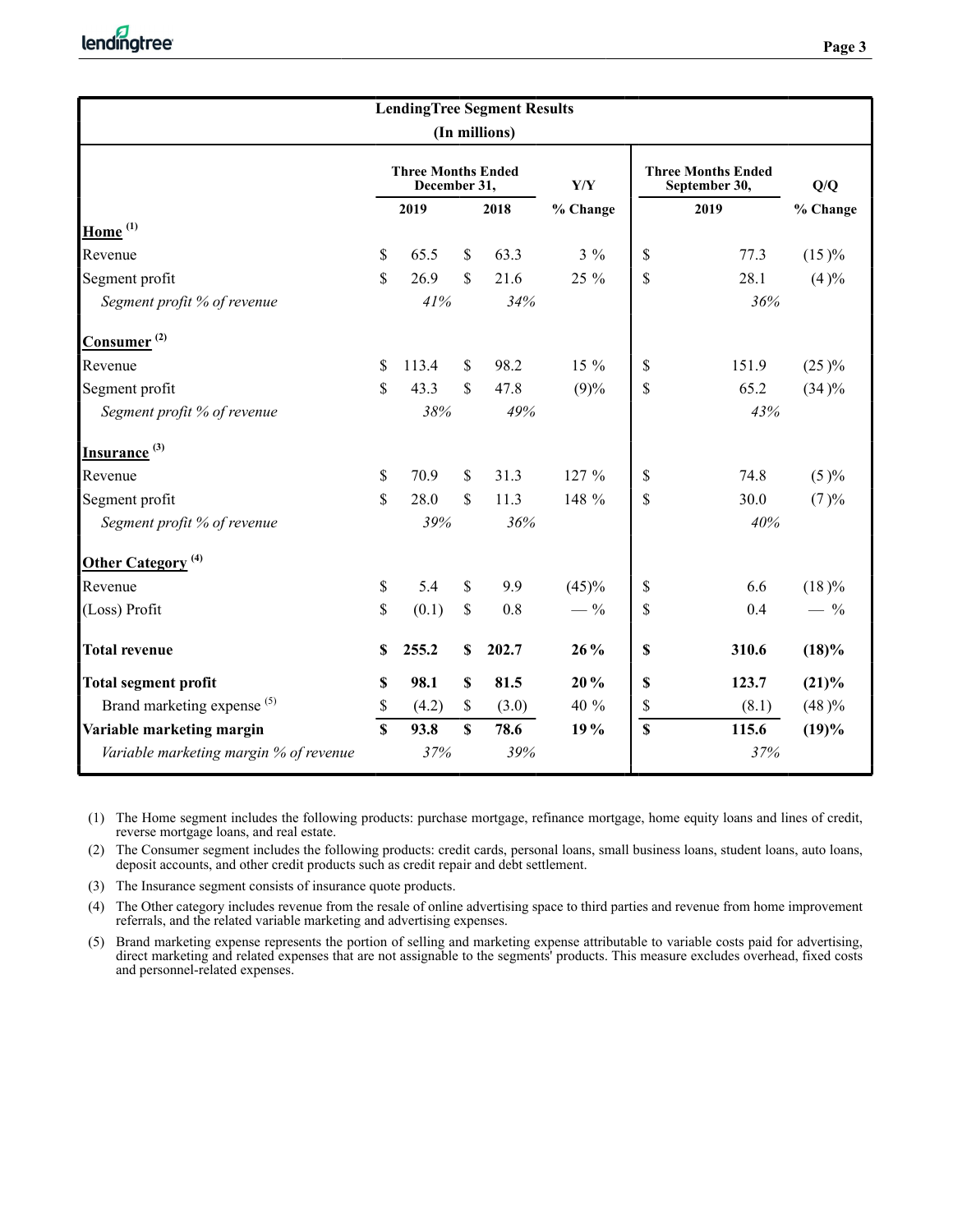## **Business Outlook - 2020**

LendingTree is providing revenue, variable marketing margin and adjusted EBITDA guidance for the first quarter of 2020 and maintaining guidance for full year 2020, as follows:

For first quarter 2020:

- Revenue is expected in the range of \$296 \$306 million.
- Variable marketing margin is expected in the range of \$97 \$104 million.
- Adjusted EBITDA is expected in the range of \$43 \$46 million.

For full year 2020:

- Revenue is expected in the range of \$1,250 \$1,300 million, representing growth of 13% 17% over full-year 2019.
- Variable marketing margin is expected in the range of \$450 \$470 million.
- Adjusted EBITDA is expected in the range of \$225 \$235 million, up 14% 19% over full-year 2019.

LendingTree is not able to provide a reconciliation of projected variable marketing margin or adjusted EBITDA to the most directly comparable expected GAAP results due to the unknown effect, timing and potential significance of the effects of legal matters, tax considerations, and income and expense from changes in fair value of contingent consideration from acquisitions. Expenses associated with legal matters, tax consequences, and income and expense from changes in fair value of contingent consideration from acquisitions have in the past, and may in the future, significantly affect GAAP results in a particular period.

# **Quarterly Conference Call**

A conference call to discuss LendingTree's fourth quarter 2019 financial results will be webcast live today, February 25, 2020 at 9:00 AM Eastern Time (ET). The live audiocast is open to the public and will be available on LendingTree's investor relations website at http://investors.lendingtree.com/. The call may also be accessed toll-free via phone at (877) 606-1416. Callers outside the United States and Canada may dial (707) 287-9313. Following completion of the call, a recorded replay of the webcast will be available on LendingTree's investor relations website until 12:00 PM ET on Wednesday, March 04, 2020. To listen to the telephone replay, call toll-free (855) 859-2056 with passcode #6823567. Callers outside the United States and Canada may dial (404) 537-3406 with passcode #6823567.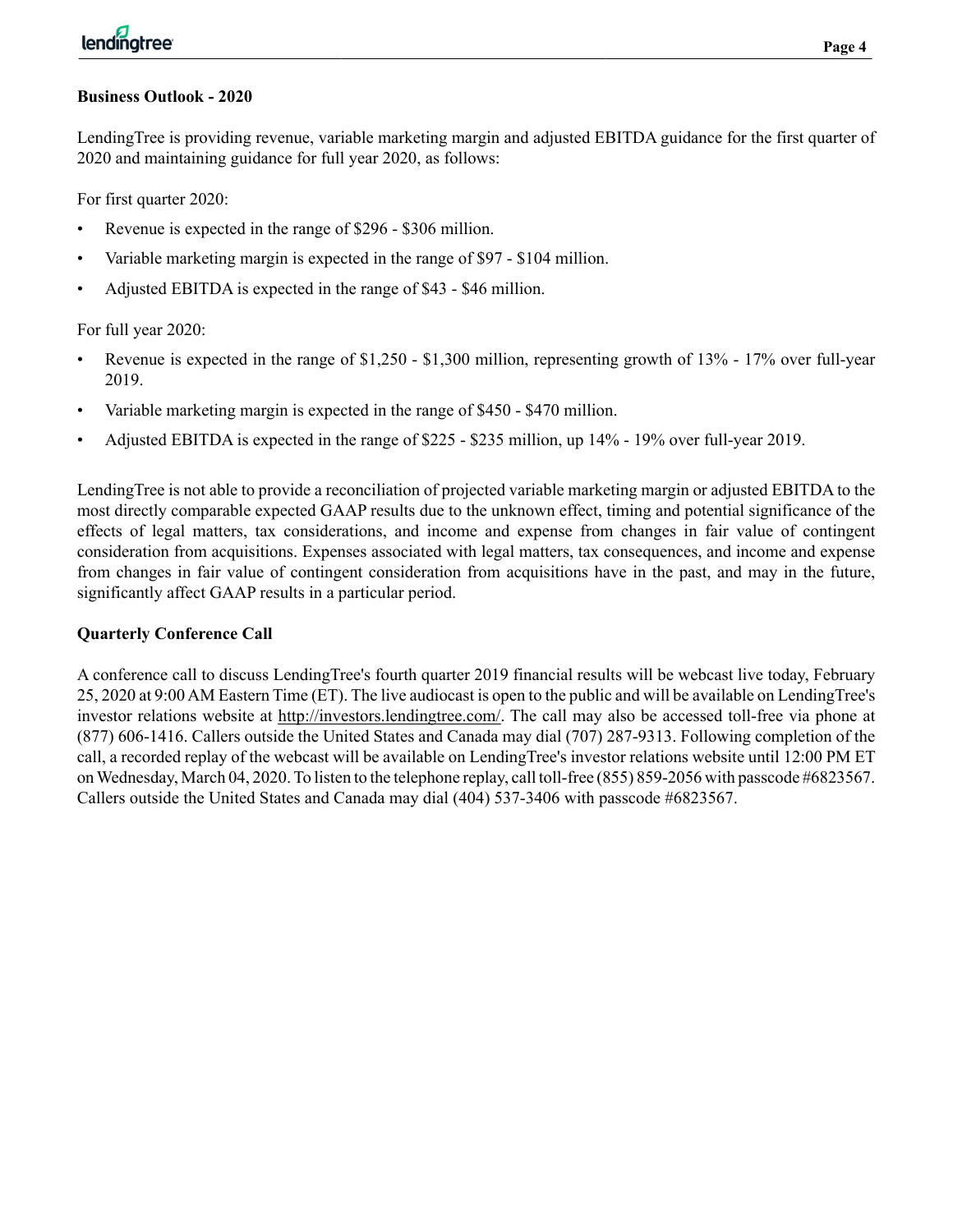

## **LENDINGTREE, INC. AND SUBSIDIARIES CONSOLIDATED STATEMENTS OF OPERATIONS AND COMPREHENSIVE INCOME (Unaudited)**

|                                                                                            | <b>Three Months Ended</b><br>December 31, |          |               |             |               | <b>Twelve Months Ended</b><br>December 31, |                           |           |  |
|--------------------------------------------------------------------------------------------|-------------------------------------------|----------|---------------|-------------|---------------|--------------------------------------------|---------------------------|-----------|--|
|                                                                                            |                                           | 2019     |               | 2018        |               | 2019                                       |                           | 2018      |  |
|                                                                                            |                                           |          |               |             |               | (in thousands, except per share amounts)   |                           |           |  |
| Revenue                                                                                    | S                                         | 255,187  |               | \$202,672   |               | \$1,106,603                                | $\mathbf{s}$              | 764,865   |  |
| Costs and expenses:                                                                        |                                           |          |               |             |               |                                            |                           |           |  |
| Cost of revenue (exclusive of depreciation and amortization shown<br>separately below) (1) |                                           | 16,728   |               | 13,822      |               | 68,379                                     |                           | 36,399    |  |
| Selling and marketing expense (1)                                                          |                                           | 167,842  |               | 125,901     |               | 735,180                                    |                           | 500,291   |  |
| General and administrative expense (1)                                                     |                                           | 27,456   |               | 30,666      |               | 116,847                                    |                           | 101,219   |  |
| Product development (1)                                                                    |                                           | 9,412    |               | 8,123       |               | 39,953                                     |                           | 26,958    |  |
| Depreciation                                                                               |                                           | 3,261    |               | 2,186       |               | 10,998                                     |                           | 7,385     |  |
| Amortization of intangibles                                                                |                                           | 13,756   |               | 9,840       |               | 55,241                                     |                           | 23,468    |  |
| Change in fair value of contingent consideration                                           |                                           | 7,181    |               | 9,591       |               | 28,402                                     |                           | 10,788    |  |
| Severance                                                                                  |                                           | 390      |               | 21          |               | 1,026                                      |                           | 2,352     |  |
| Litigation settlements and contingencies                                                   |                                           | 140      |               | 94          |               | (151)                                      |                           | (186)     |  |
| <b>Total costs and expenses</b>                                                            |                                           | 246,166  |               | 200,244     |               | 1,055,875                                  |                           | 708,674   |  |
| <b>Operating income</b>                                                                    |                                           | 9,021    |               | 2,428       |               | 50,728                                     |                           | 56,191    |  |
| Other expense, net:                                                                        |                                           |          |               |             |               |                                            |                           |           |  |
| Interest expense, net                                                                      |                                           | (4, 863) |               | (4,132)     |               | (20,271)                                   |                           | (12, 437) |  |
| Other income (expense)                                                                     |                                           | 381      |               | 96          |               | 524                                        |                           | (10)      |  |
| Income (Loss) before income taxes                                                          |                                           | 4,539    |               | (1,608)     |               | 30,981                                     |                           | 43,744    |  |
| Income tax (expense) benefit                                                               |                                           | (3,073)  |               | 1,859       |               | 8,479                                      |                           | 65,575    |  |
| Net income from continuing operations                                                      |                                           | 1,466    |               | 251         |               | 39,460                                     |                           | 109,319   |  |
| Income (Loss) from discontinued operations, net of tax                                     |                                           | 392      |               | (3,551)     |               | (21, 632)                                  |                           | (12, 820) |  |
| Net income (loss) and comprehensive income (loss)                                          | \$                                        | 1,858    | $\mathbf{\$}$ | (3,300)     | $\mathbf{\$}$ | 17,828                                     | $\mathbf{\$}$             | 96,499    |  |
|                                                                                            |                                           |          |               |             |               |                                            |                           |           |  |
| Weighted average shares outstanding:                                                       |                                           |          |               |             |               |                                            |                           |           |  |
| <b>Basic</b>                                                                               |                                           | 12,921   |               | 12,700      |               | 12,834                                     |                           | 12,504    |  |
| Diluted                                                                                    |                                           | 14,580   |               | 13,622      |               | 14,619                                     |                           | 14,097    |  |
| Income per share from continuing operations:                                               |                                           |          |               |             |               |                                            |                           |           |  |
| Basic                                                                                      | \$                                        | 0.11     | \$            | 0.02        | \$            | 3.07                                       | $\boldsymbol{\mathsf{S}}$ | 8.74      |  |
| Diluted                                                                                    | \$                                        | 0.10     | \$            | 0.02        | \$            | 2.70                                       | \$                        | 7.75      |  |
| Income (Loss) per share from discontinued operations:                                      |                                           |          |               |             |               |                                            |                           |           |  |
| <b>Basic</b>                                                                               | \$                                        | 0.03     | \$            | $(0.28)$ \$ |               | $(1.69)$ \$                                |                           | (1.03)    |  |
| Diluted                                                                                    | \$                                        | 0.03     | $\mathbb{S}$  | $(0.26)$ \$ |               | $(1.48)$ \$                                |                           | (0.91)    |  |
| Net income (loss) per share:                                                               |                                           |          |               |             |               |                                            |                           |           |  |
| <b>Basic</b>                                                                               | $\mathbb{S}$                              | 0.14     | $\mathbb S$   | $(0.26)$ \$ |               | 1.39                                       | $\mathbb{S}$              | 7.72      |  |
| Diluted                                                                                    | $\mathbb S$                               | 0.13     | $\mathbb S$   | $(0.24)$ \$ |               | 1.22                                       | \$                        | 6.85      |  |
| (1) Amounts include non-cash compensation, as follows:                                     |                                           |          |               |             |               |                                            |                           |           |  |
| Cost of revenue                                                                            | $\mathbb S$                               | 197      | $\mathbb S$   | 118         | $\mathcal{S}$ | 755                                        | $\mathbb S$               | 378       |  |
| Selling and marketing expense                                                              |                                           | 918      |               | (943)       |               | 5,785                                      |                           | 3,568     |  |
| General and administrative expense                                                         |                                           | 8,643    |               | 8,708       |               | 39,177                                     |                           | 34,325    |  |
| Product development                                                                        |                                           | 1,577    |               | 2,098       |               | 6,450                                      |                           | 6,094     |  |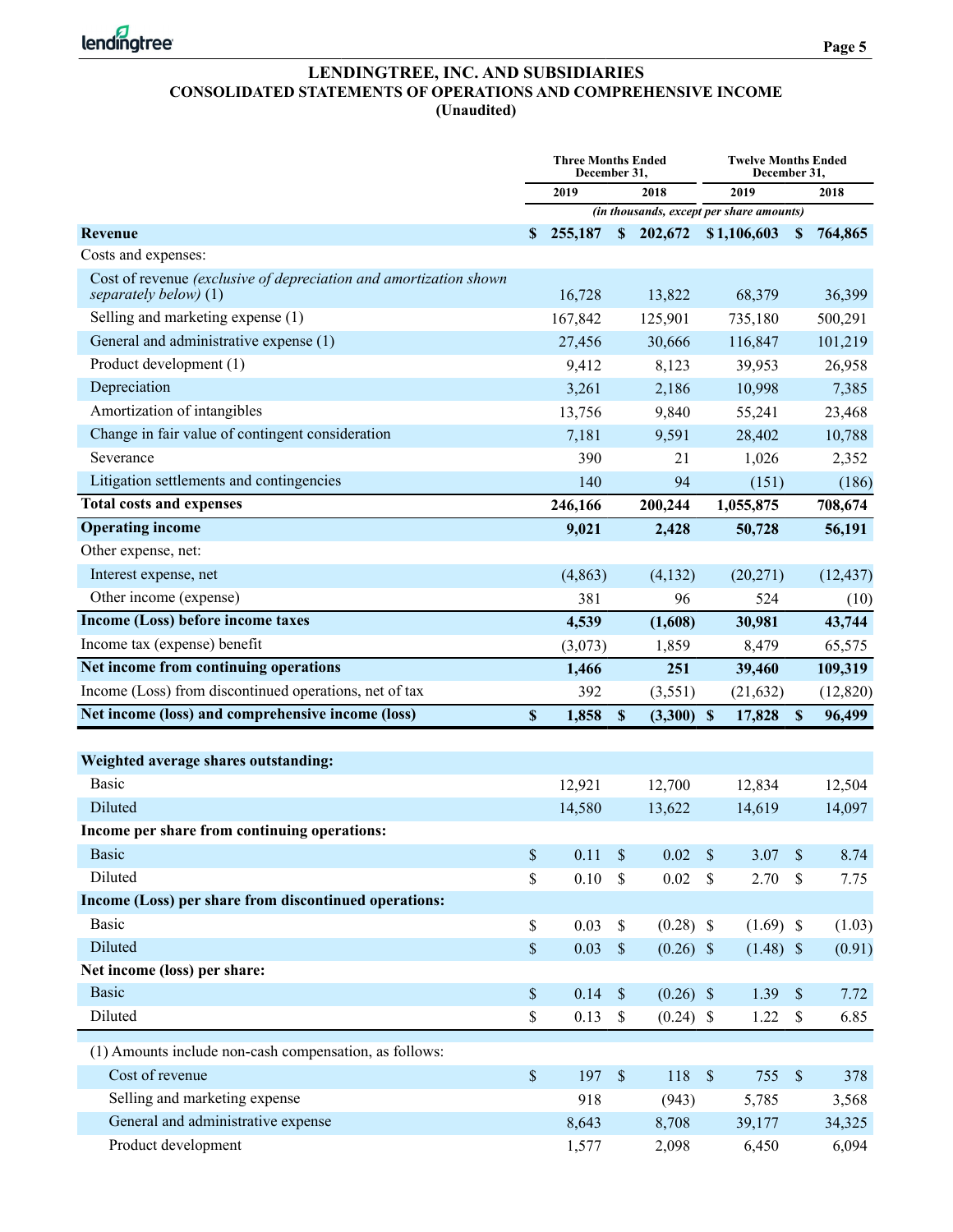

### **LENDINGTREE, INC. AND SUBSIDIARIES CONSOLIDATED BALANCE SHEETS (Unaudited)**

|                                                                                                                                                                                      | December 31,<br>2019 |                                                       |               | December 31,<br>2018 |
|--------------------------------------------------------------------------------------------------------------------------------------------------------------------------------------|----------------------|-------------------------------------------------------|---------------|----------------------|
|                                                                                                                                                                                      |                      | (in thousands, except par value<br>and share amounts) |               |                      |
| <b>ASSETS:</b>                                                                                                                                                                       |                      |                                                       |               |                      |
| Cash and cash equivalents                                                                                                                                                            | \$                   | 60,243                                                | S             | 105,102              |
| Restricted cash and cash equivalents                                                                                                                                                 |                      | 96                                                    |               | 56                   |
| Accounts receivable, net                                                                                                                                                             |                      | 113,487                                               |               | 91,072               |
| Prepaid and other current assets                                                                                                                                                     |                      | 15,516                                                |               | 16,428               |
| Assets held for sale                                                                                                                                                                 |                      |                                                       |               | 21,328               |
| Current assets of discontinued operations                                                                                                                                            |                      | 84                                                    |               | 185                  |
| <b>Total current assets</b>                                                                                                                                                          |                      | 189,426                                               |               | 234,171              |
| Property and equipment, net                                                                                                                                                          |                      | 31,363                                                |               | 23,175               |
| Goodwill                                                                                                                                                                             |                      | 420,139                                               |               | 348,347              |
| Intangible assets, net                                                                                                                                                               |                      | 181,580                                               |               | 205,699              |
| Deferred income tax assets                                                                                                                                                           |                      | 87,664                                                |               | 79,289               |
| Other non-current assets                                                                                                                                                             |                      | 29,849                                                |               | 2,168                |
| Non-current assets of discontinued operations                                                                                                                                        |                      | 7,948                                                 |               | 3,266                |
| <b>Total assets</b>                                                                                                                                                                  | \$                   | 947,969                                               | $\mathbf S$   | 896,115              |
|                                                                                                                                                                                      |                      |                                                       |               |                      |
| <b>LIABILITIES:</b>                                                                                                                                                                  |                      |                                                       |               |                      |
| Revolving credit facility                                                                                                                                                            | \$                   | 75,000                                                | S             | 125,000              |
| Accounts payable, trade                                                                                                                                                              |                      | 2,873                                                 |               | 15,074               |
| Accrued expenses and other current liabilities                                                                                                                                       |                      | 112,755                                               |               | 93,190               |
| Current contingent consideration                                                                                                                                                     |                      | 9,028                                                 |               | 11,080               |
| Current liabilities of discontinued operations                                                                                                                                       |                      | 31,050                                                |               | 17,609               |
| <b>Total current liabilities</b>                                                                                                                                                     |                      | 230,706                                               |               | 261,953              |
| Long-term debt                                                                                                                                                                       |                      | 264,391                                               |               | 250,943              |
| Non-current contingent consideration                                                                                                                                                 |                      | 24,436                                                |               | 27,757               |
| Deferred income tax liabilities                                                                                                                                                      |                      |                                                       |               | 894                  |
| Other non-current liabilities                                                                                                                                                        |                      | 26,110                                                |               | 8,360                |
| <b>Total liabilities</b>                                                                                                                                                             |                      | 545,643                                               |               | 549,907              |
|                                                                                                                                                                                      |                      |                                                       |               |                      |
| <b>SHAREHOLDERS' EQUITY:</b>                                                                                                                                                         |                      |                                                       |               |                      |
| Preferred stock \$.01 par value; 5,000,000 shares authorized; none issued or outstanding                                                                                             |                      |                                                       |               |                      |
| Common stock \$.01 par value; 50,000,000 shares authorized; 15,676,819 and 15,428,351 shares<br>issued, respectively, and 13,035,501 and 12,809,764 shares outstanding, respectively |                      | 157                                                   |               | 154                  |
| Additional paid-in capital                                                                                                                                                           |                      | 1,177,984                                             |               | 1,134,227            |
| Accumulated deficit                                                                                                                                                                  |                      | (592, 654)                                            |               | (610, 482)           |
| Treasury stock; 2,641,318 and 2,618,587 shares, respectively                                                                                                                         |                      | (183, 161)                                            |               | (177,691)            |
| <b>Total shareholders' equity</b>                                                                                                                                                    |                      | 402,326                                               |               | 346,208              |
| <b>Total liabilities and shareholders' equity</b>                                                                                                                                    | \$                   | 947,969                                               | <sup>\$</sup> | 896,115              |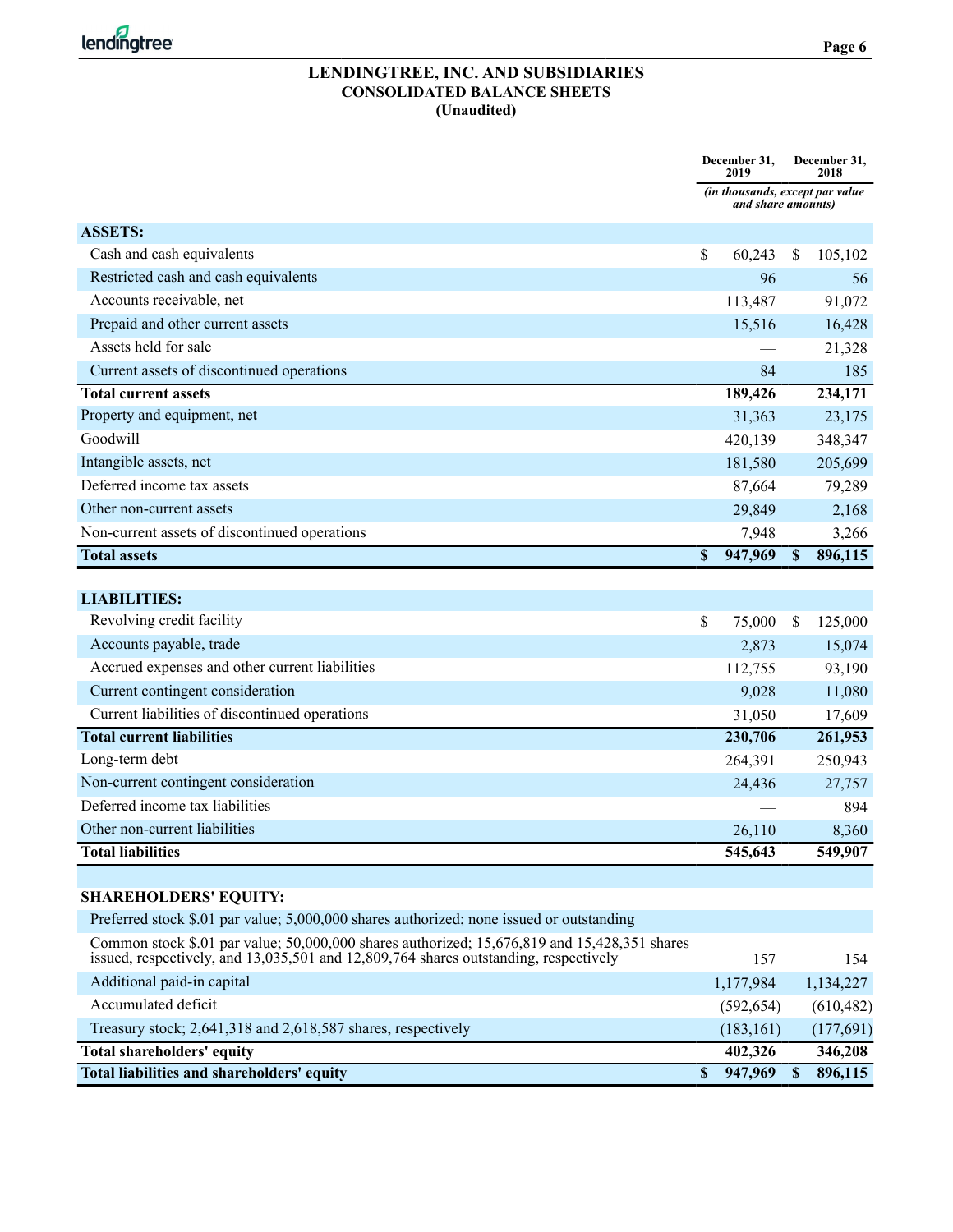

### **LENDINGTREE, INC. AND SUBSIDIARIES CONSOLIDATED STATEMENTS OF CASH FLOWS (Unaudited)**

|                                                                                                                                                   | <b>Year Ended December 31,</b> |                       |                          |
|---------------------------------------------------------------------------------------------------------------------------------------------------|--------------------------------|-----------------------|--------------------------|
|                                                                                                                                                   | 2019                           | 2018                  | 2017                     |
|                                                                                                                                                   |                                | <i>(in thousands)</i> |                          |
| Cash flows from operating activities attributable to continuing operations:                                                                       |                                |                       |                          |
| Net income and comprehensive income                                                                                                               | \$<br>17,828 \$                | 96,499 \$             | 15,578                   |
| Less: Loss from discontinued operations, net of tax                                                                                               | 21,632                         | 12,820                | 3,840                    |
| Income from continuing operations                                                                                                                 | 39,460                         | 109,319               | 19,418                   |
| Adjustments to reconcile income from continuing operations to net cash provided by operating activities<br>attributable to continuing operations: |                                |                       |                          |
| (Gain) Loss on impairments and disposal of fixed assets                                                                                           | (695)                          | 2,210                 | 840                      |
| Amortization of intangibles                                                                                                                       | 55,241                         | 23,468                | 12.992                   |
| Depreciation                                                                                                                                      | 10,998                         | 7,385                 | 7,085                    |
| Rental amortization of intangibles and depreciation                                                                                               | $\equiv$                       | 630                   | 1,474                    |
| Non-cash compensation expense                                                                                                                     | 52,167                         | 44,365                | 23,361                   |
| Deferred income taxes                                                                                                                             | (8, 555)                       | (63,901)              | (6,370)                  |
| Change in fair value of contingent consideration                                                                                                  | 28,402                         | 10,788                | 23,931                   |
| Bad debt expense                                                                                                                                  | 1,697                          | 880                   | 195                      |
| Amortization of debt issuance costs                                                                                                               | 1,974                          | 1,776                 | 1,032                    |
| Write-off of previously-capitalized debt issuance costs                                                                                           | 333                            |                       | 90                       |
| Amortization of convertible debt discount                                                                                                         | 12,016                         | 11,397                | 6,385                    |
| ROU asset amortization, offset by change in operating lease liabilities                                                                           | 213                            |                       |                          |
| Changes in current assets and liabilities:                                                                                                        |                                |                       |                          |
| Accounts receivable                                                                                                                               | (22, 457)                      | (16, 820)             | (11, 381)                |
| Prepaid and other current assets                                                                                                                  | (3,258)                        | (2,985)               | (5,358)                  |
| Accounts payable, accrued expenses and other current liabilities                                                                                  | (2,322)                        | 14,270                | 31,108                   |
| Current contingent consideration                                                                                                                  | (12,500)                       | (21, 912)             |                          |
| Income taxes receivable                                                                                                                           | 4,548                          |                       |                          |
|                                                                                                                                                   |                                | 3,669                 | (1,104)                  |
| Other, net<br>Net cash provided by operating activities attributable to continuing operations                                                     | (88)<br>157,174                | (591)<br>123,948      | (160)<br>103,538         |
|                                                                                                                                                   |                                |                       |                          |
| Cash flows from investing activities attributable to continuing operations:                                                                       |                                |                       |                          |
| Capital expenditures                                                                                                                              | (20,041)                       | (14,907)              | (8,040)                  |
| Proceeds from the sale of fixed assets                                                                                                            | 24,077                         |                       |                          |
| Acquisition of intangible assets                                                                                                                  |                                |                       | (5)                      |
| Acquisition of ValuePenguin, net of cash acquired                                                                                                 | (105, 578)                     |                       |                          |
| Acquisition of QuoteWizard, net of cash acquired                                                                                                  | 482                            | (297,072)             | —                        |
| Acquisition of Student Loan Hero, net of cash acquired                                                                                            | $\overline{\phantom{0}}$       | (59, 483)             |                          |
| Acquisition of Ovation, net of cash acquired                                                                                                      | $\overline{\phantom{0}}$       | (11, 566)             |                          |
| Acquisition of SnapCap                                                                                                                            |                                | (10)                  | (11,886)                 |
| Acquisition of DepositAccounts                                                                                                                    |                                |                       | (25,000)                 |
| Acquisition of MagnifyMoney, net of cash acquired                                                                                                 |                                |                       | (29, 504)                |
| Net cash used in investing activities attributable to continuing operations                                                                       | (101,060)                      | (383, 038)            | (74, 435)                |
| Cash flows from financing activities attributable to continuing operations:                                                                       |                                |                       |                          |
| Payments related to net-share settlement of stock-based compensation, net of proceeds from exercise of<br>stock options                           | (8, 406)                       | 2,217                 | 1,602                    |
| Contingent consideration payments                                                                                                                 | (21, 275)                      | (27, 588)             |                          |
| Net (repayment of) proceeds from revolving credit facility                                                                                        | (50,000)                       | 125,000               | $\overline{\phantom{0}}$ |
| Acquisition of noncontrolling interest                                                                                                            |                                | (499)                 |                          |
| Proceeds from the issuance of 0.625% Convertible Senior Notes                                                                                     |                                |                       | 300,000                  |
| Payment of convertible note hedge transactions                                                                                                    |                                |                       | (61,500)                 |
| Proceeds from the sale of warrants                                                                                                                |                                |                       | 43,410                   |
| Payment of debt issuance costs                                                                                                                    | (2,518)                        | (583)                 | (10, 486)                |
| Purchase of treasury stock                                                                                                                        | (5,470)                        | (93, 704)             | (19,901)                 |
| Other financing activities                                                                                                                        | (9)                            |                       |                          |
| Net cash (used in) provided by financing activities attributable to continuing operations                                                         | (87,678)                       | 4,843                 | 253,125                  |
| Total cash (used in) provided by continuing operations                                                                                            | (31, 564)                      | (254, 247)            | 282,228                  |
| Discontinued operations:                                                                                                                          |                                |                       |                          |
| Net cash used in operating activities attributable to discontinued operations                                                                     | (13,255)                       | (13,236)              | (4,807)                  |
| Total cash used in discontinued operations                                                                                                        | (13,255)                       | (13,236)              | (4,807)                  |
| Net (decrease) increase in cash, cash equivalents, restricted cash, and restricted cash equivalents                                               | (44, 819)                      | (267, 483)            | 277,421                  |
| Cash, cash equivalents, restricted cash, and restricted cash equivalents at beginning of period                                                   | 105,158                        | 372,641               | 95,220                   |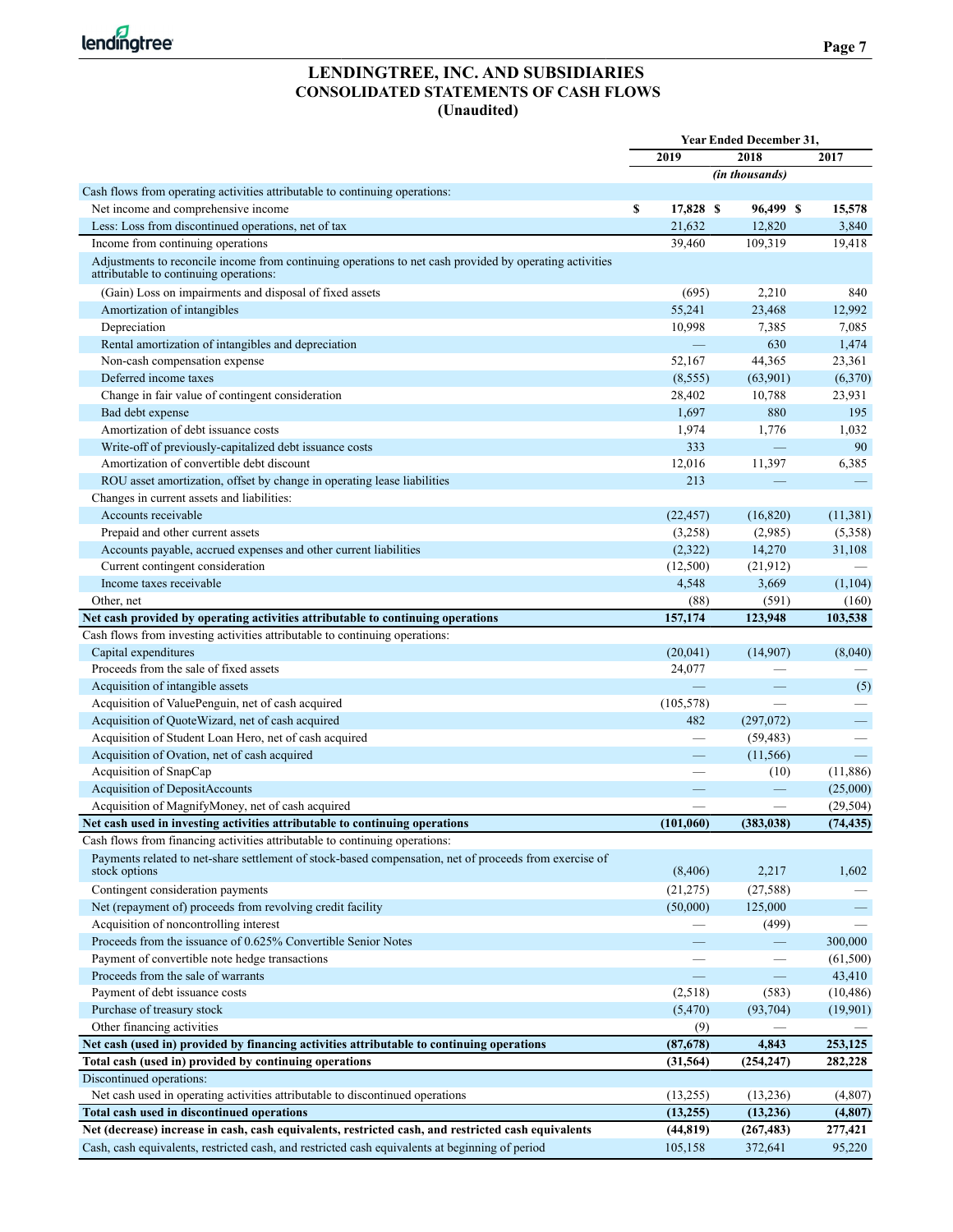

| Cash, cash equivalents, restricted cash, and restricted cash equivalents at end of period | 60.339 | 105,158 \$ | 372,641 |
|-------------------------------------------------------------------------------------------|--------|------------|---------|
|                                                                                           |        |            |         |
| Non-cash investing activities:                                                            |        |            |         |
| Capital additions from tenant improvement allowance                                       | 1,111  |            |         |
| Supplemental cash flow information:                                                       |        |            |         |
| Interest paid                                                                             | 7,005  | 3.593      | 1.327   |
| Income tax payments                                                                       | 25     | 541        | 20.359  |
| Income tax refunds                                                                        | 4.743  | 5,678      | 133     |
|                                                                                           |        |            |         |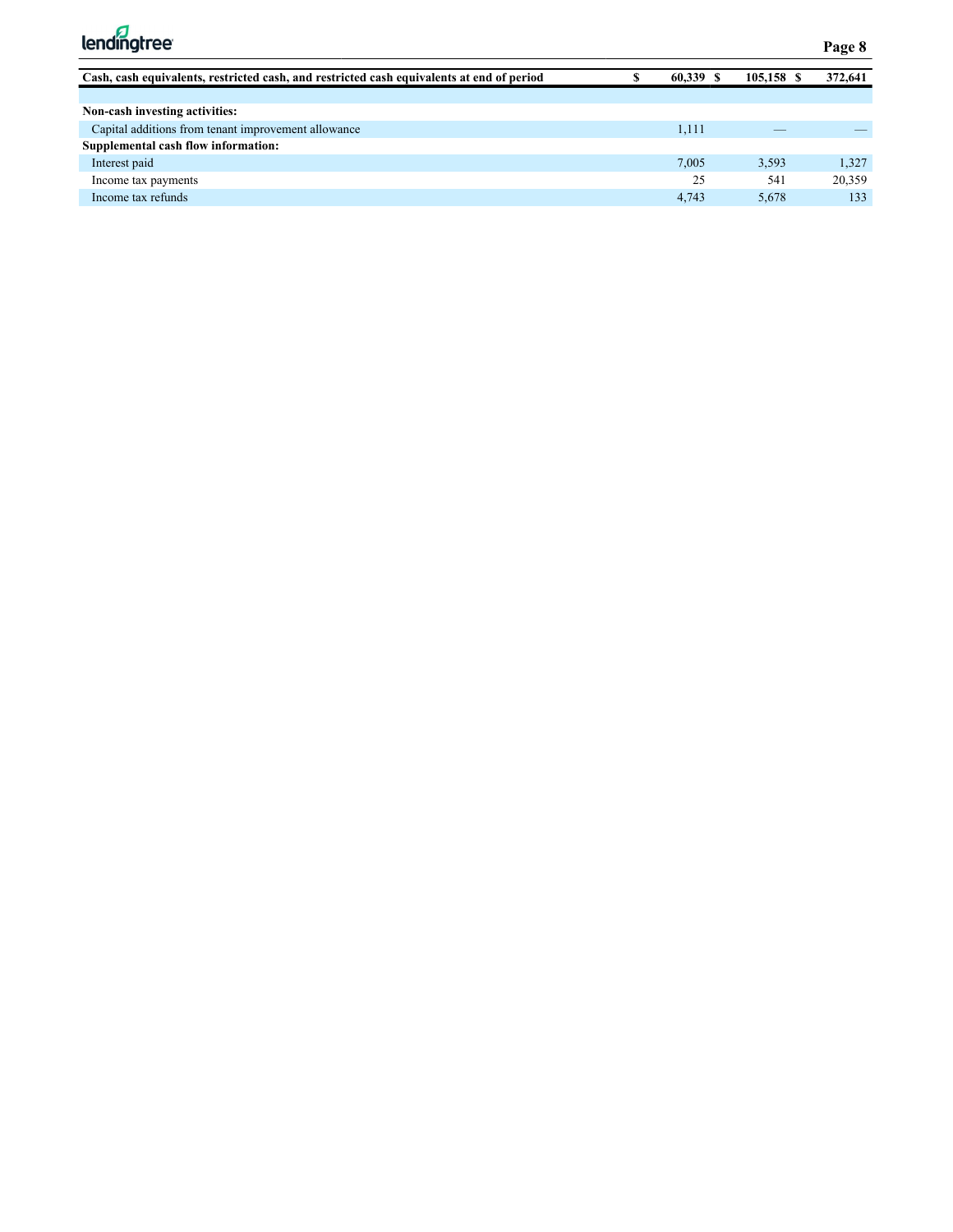## **Variable Marketing Expense**

Below is a reconciliation of selling and marketing expense to variable marketing expense. See "Lending Tree's Principles of Financial Reporting" for further discussion of the Company's use of this non-GAAP measure.

|                                                           |   |                      | <b>Three Months Ended</b> |     |                      |   | <b>Twelve Months Ended</b> |   |                      |  |
|-----------------------------------------------------------|---|----------------------|---------------------------|-----|----------------------|---|----------------------------|---|----------------------|--|
|                                                           |   | December 31.<br>2019 | September 30,<br>2019     |     | December 31,<br>2018 |   | December 31,<br>2019       |   | December 31,<br>2018 |  |
|                                                           |   |                      |                           |     | (in thousands)       |   |                            |   |                      |  |
| Selling and marketing expense                             | S | 167,842 \$           | 200.818                   | - 8 | 125,901              | S | 735,180 \$                 |   | 500,291              |  |
| Non-variable selling and marketing expense <sup>(1)</sup> |   | (11,036)             | (11,580)                  |     | (6,985)              |   | (47,000)                   |   | (30, 343)            |  |
| Cost of advertising re-sold to third parties $(2)$        |   | 4.557                | 5.809                     |     | 5.184                |   | 22,755                     |   | 8,812                |  |
| Variable marketing expense                                | S | 161,363              | 195,047                   |     | 124,100              |   | 710,935                    | S | 478,760              |  |

(1) Represents the portion of selling and marketing expense not attributable to variable costs paid for advertising, direct marketing and related expenses. Includes overhead, fixed costs and personnel-related expenses.

(2) Represents the portion of cost of revenue attributable to costs paid for advertising re-sold to third parties. Excludes overhead, fixed costs, and personnel-related expenses.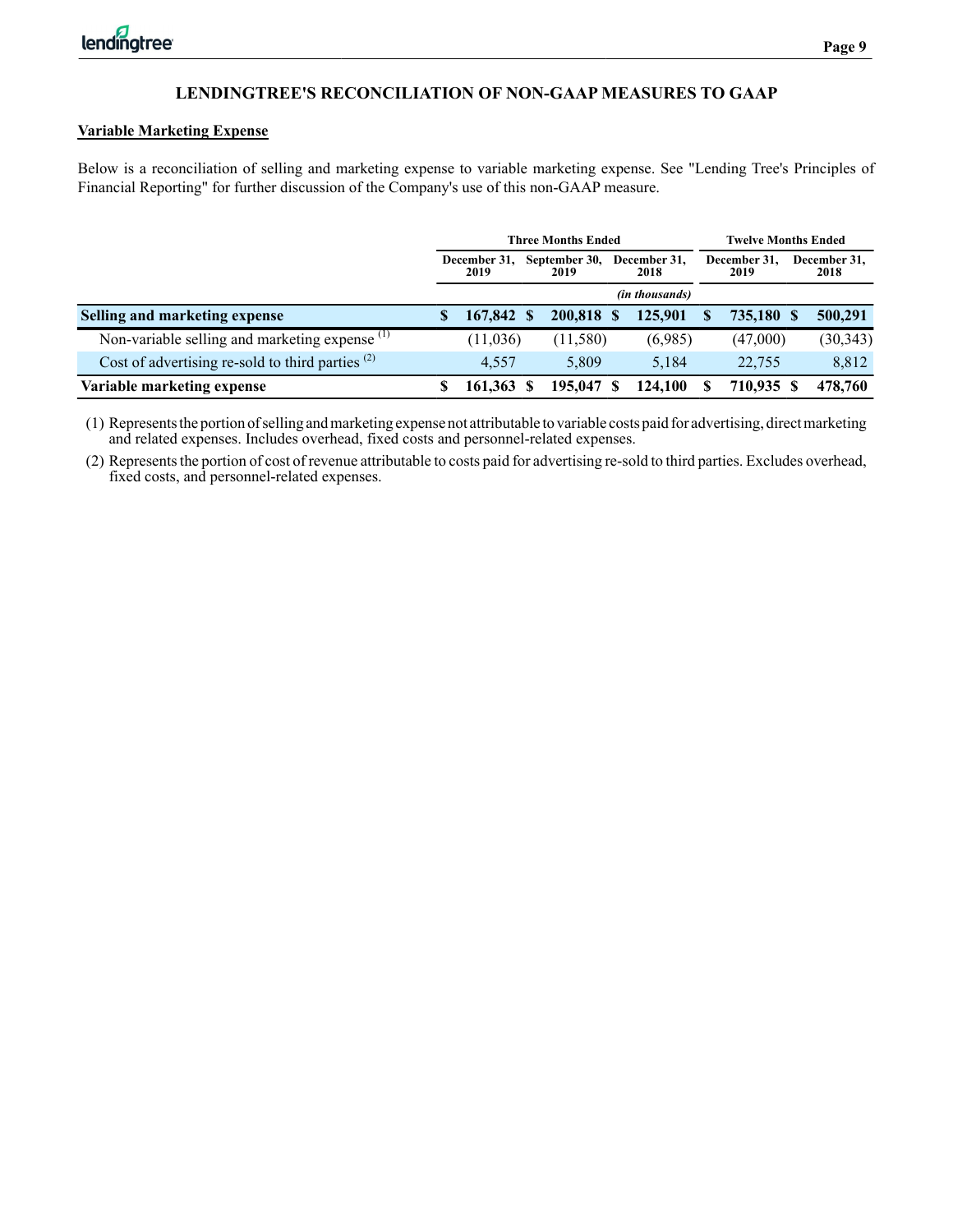#### **Variable Marketing Margin**

Below is a reconciliation of net income from continuing operations to variable marketing margin and net income from continuing operations % of revenue to variable marketing margin % of revenue. See "LendingTree's Principles of Financial Reporting" for further discussion of the Company's use of these non-GAAP measures.

|                                                           |                           |                      |   | <b>Three Months Ended</b> |                                    |                      | <b>Twelve Months Ended</b> |           |                                   |  |  |
|-----------------------------------------------------------|---------------------------|----------------------|---|---------------------------|------------------------------------|----------------------|----------------------------|-----------|-----------------------------------|--|--|
|                                                           |                           | December 31,<br>2019 |   | September 30,<br>2019     |                                    | December 31,<br>2018 |                            | 2019      | December 31, December 31,<br>2018 |  |  |
|                                                           |                           |                      |   |                           | (in thousands, except percentages) |                      |                            |           |                                   |  |  |
| Net income from continuing operations                     | $\boldsymbol{\mathsf{S}}$ | 1,466                | S | 24,463                    | S                                  | 251                  | S                          | 39,460    | \$109,319                         |  |  |
| Net income from continuing operations % of<br>revenue     |                           | $1\%$                |   | 8%                        |                                    | $-\%$                |                            | 4%        | 14%                               |  |  |
| Adjustments to reconcile to variable marketing margin:    |                           |                      |   |                           |                                    |                      |                            |           |                                   |  |  |
| Cost of revenue                                           |                           | 16,728               |   | 17,671                    |                                    | 13,822               |                            | 68,379    | 36,399                            |  |  |
| Cost of advertising re-sold to third parties $(1)$        |                           | (4, 557)             |   | (5,809)                   |                                    | (5,184)              |                            | (22,755)  | (8, 812)                          |  |  |
| Non-variable selling and marketing expense <sup>(2)</sup> |                           | 11,036               |   | 11,580                    |                                    | 6,985                |                            | 47,000    | 30,343                            |  |  |
| General and administrative expense                        |                           | 27,456               |   | 30,323                    |                                    | 30,666               |                            | 116,847   | 101,219                           |  |  |
| Product development                                       |                           | 9,412                |   | 10,200                    |                                    | 8,123                |                            | 39,953    | 26,958                            |  |  |
| Depreciation                                              |                           | 3,261                |   | 2,696                     |                                    | 2,186                |                            | 10,998    | 7,385                             |  |  |
| Amortization of intangibles                               |                           | 13,756               |   | 13,778                    |                                    | 9,840                |                            | 55,241    | 23,468                            |  |  |
| Change in fair value of contingent consideration          |                           | 7,181                |   | 3,839                     |                                    | 9,591                |                            | 28,402    | 10,788                            |  |  |
| Severance                                                 |                           | 390                  |   | 179                       |                                    | 21                   |                            | 1,026     | 2,352                             |  |  |
| Litigation settlements and contingencies                  |                           | 140                  |   | (92)                      |                                    | 94                   |                            | (151)     | (186)                             |  |  |
| Interest expense, net                                     |                           | 4,863                |   | 4,845                     |                                    | 4,132                |                            | 20,271    | 12,437                            |  |  |
| Other (income) expense                                    |                           | (381)                |   | (4)                       |                                    | (96)                 |                            | (524)     | 10                                |  |  |
| Income tax (benefit) expense                              |                           | 3,073                |   | 1,889                     |                                    | (1, 859)             |                            | (8, 479)  | (65, 575)                         |  |  |
| Variable marketing margin                                 | \$                        | 93,824               |   | \$115,558                 | S                                  | 78,572               |                            | \$395,668 | \$286,105                         |  |  |
| Variable marketing margin % of revenue                    |                           | 37%                  |   | 37%                       |                                    | 39%                  |                            | 36%       | 37%                               |  |  |

(1) Represents the portion of cost of revenue attributable to costs paid for advertising re-sold to third parties. Excludes overhead, fixed costs, and personnel-related expenses.

(2) Represents the portion of selling and marketing expense not attributable to variable costs paid for advertising, direct marketing and related expenses. Includes overhead, fixed costs and personnel-related expenses.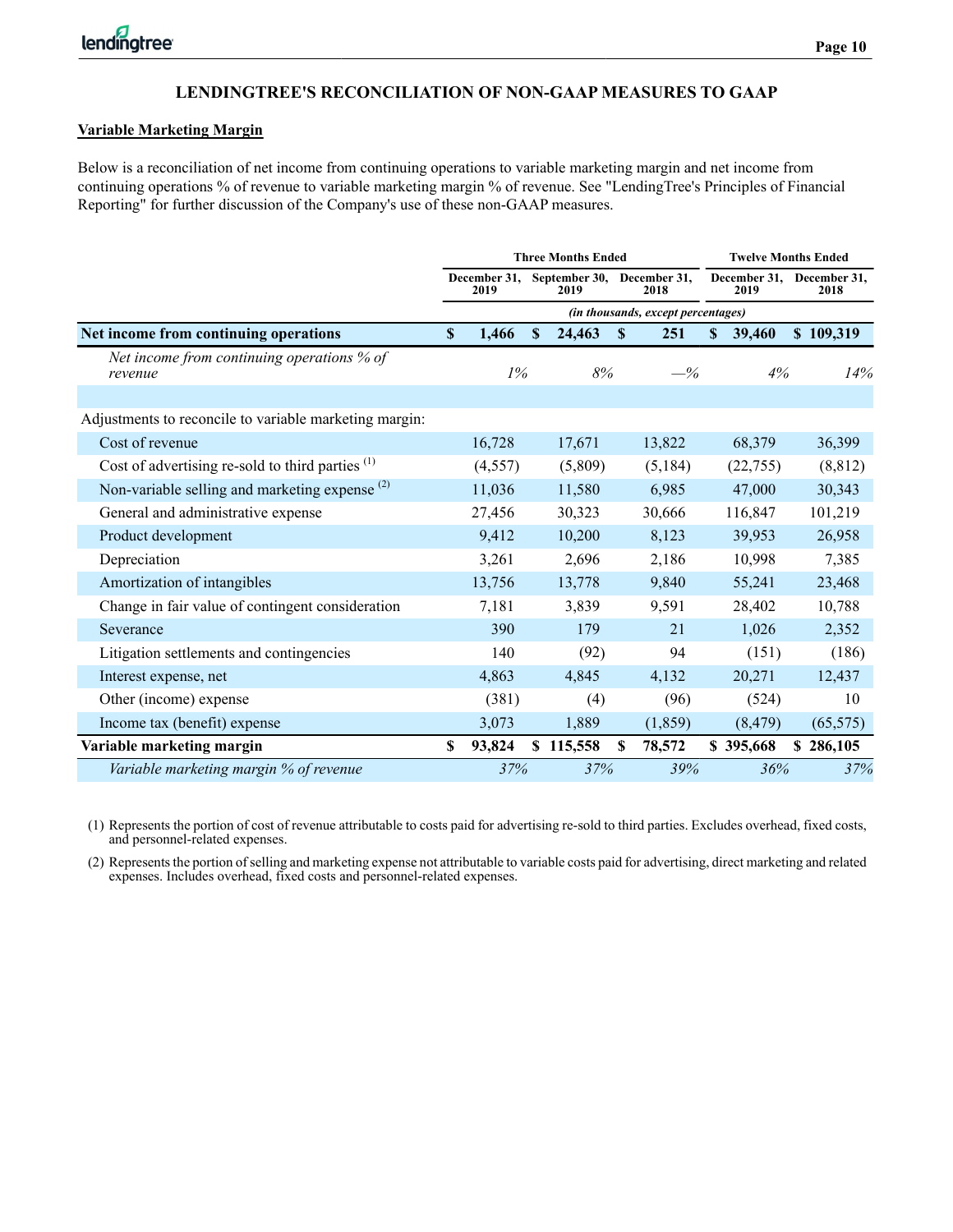#### **Adjusted EBITDA**

Below is a reconciliation of net income from continuing operations to adjusted EBITDAand net income from continuing operations % of revenue to adjusted EBITDA % of revenue. See "LendingTree's Principles of Financial Reporting" for further discussion of the Company's use of these non-GAAP measures.

|                                                       |    |                      |     | <b>Three Months Ended</b>          |    | <b>Twelve Months Ended</b>                |                      |          |    |                      |  |  |
|-------------------------------------------------------|----|----------------------|-----|------------------------------------|----|-------------------------------------------|----------------------|----------|----|----------------------|--|--|
|                                                       |    | December 31,<br>2019 |     | September 30, December 31,<br>2019 |    | 2018                                      | December 31,<br>2019 |          |    | December 31,<br>2018 |  |  |
|                                                       |    |                      |     |                                    |    | <i>(in thousands, except percentages)</i> |                      |          |    |                      |  |  |
| Net income from continuing operations                 | \$ | 1,466                | \$. | 24,463                             | S  | 251                                       | S                    | 39,460   | S. | 109,319              |  |  |
| Net income from continuing operations % of<br>revenue |    | $1\%$                |     | 8%                                 |    | $-\%$                                     |                      | 4%       |    | 14%                  |  |  |
| Adjustments to reconcile to adjusted EBITDA:          |    |                      |     |                                    |    |                                           |                      |          |    |                      |  |  |
| Amortization of intangibles                           |    | 13,756               |     | 13,778                             |    | 9,840                                     |                      | 55,241   |    | 23,468               |  |  |
| Depreciation                                          |    | 3,261                |     | 2,696                              |    | 2,186                                     |                      | 10,998   |    | 7,385                |  |  |
| Severance                                             |    | 390                  |     | 179                                |    | 21                                        |                      | 1,026    |    | 2,352                |  |  |
| Loss (gain) on impairments and disposal of assets     |    | 424                  |     | 609                                |    | 224                                       |                      | (945)    |    | 2,210                |  |  |
| Non-cash compensation                                 |    | 11,335               |     | 10,797                             |    | 9,981                                     |                      | 52,167   |    | 44,365               |  |  |
| Change in fair value of contingent consideration      |    | 7,181                |     | 3,839                              |    | 9,591                                     |                      | 28,402   |    | 10,788               |  |  |
| Acquisition expense                                   |    | 14                   |     | 18                                 |    | 4,851                                     |                      | 211      |    | 6,303                |  |  |
| Litigation settlements and contingencies              |    | 140                  |     | (92)                               |    | 94                                        |                      | (151)    |    | (186)                |  |  |
| Interest expense, net                                 |    | 4,863                |     | 4,845                              |    | 4,132                                     |                      | 20,271   |    | 12,437               |  |  |
| Rental depreciation and amortization of intangibles   |    |                      |     |                                    |    | 76                                        |                      |          |    | 630                  |  |  |
| Income tax (benefit) expense                          |    | 3,073                |     | 1,889                              |    | (1, 859)                                  |                      | (8, 479) |    | (65, 575)            |  |  |
| <b>Adjusted EBITDA</b>                                | S  | 45,903               | \$. | 63,021                             | S. | 39,388                                    | S.                   | 198,201  | S. | 153,496              |  |  |
| Adjusted EBITDA % of revenue                          |    | 18%                  |     | 20%                                |    | 19%                                       |                      | 18%      |    | 20%                  |  |  |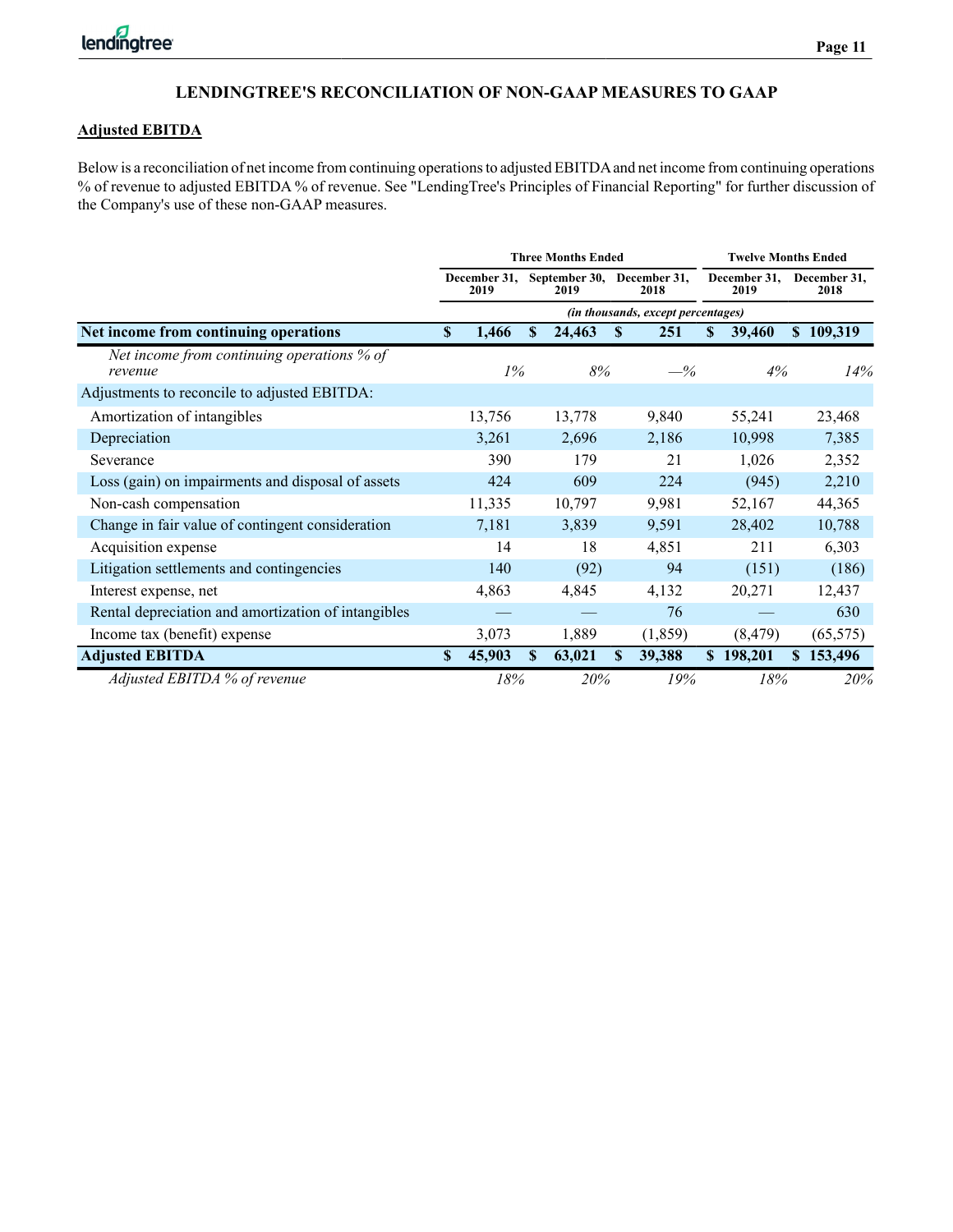#### **Adjusted Net Income**

Below is a reconciliation of net income from continuing operations to adjusted net income and net income per diluted share from continuing operations to adjusted net income per share. See "LendingTree's Principles of Financial Reporting" for further discussion of the Company's use of these non-GAAP measures.

|                                                                                          |                                          |                      |  | <b>Three Months Ended</b>          |  | <b>Twelve Months Ended</b> |              |                                   |  |          |
|------------------------------------------------------------------------------------------|------------------------------------------|----------------------|--|------------------------------------|--|----------------------------|--------------|-----------------------------------|--|----------|
|                                                                                          |                                          | December 31,<br>2019 |  | September 30, December 31,<br>2019 |  | 2018                       |              | December 31, December 31,<br>2019 |  | 2018     |
|                                                                                          | (in thousands, except per share amounts) |                      |  |                                    |  |                            |              |                                   |  |          |
| Net income from continuing operations                                                    | \$                                       | 1,466 \$             |  | 24,463 \$                          |  | 251                        | S            | 39,460 \$                         |  | 109,319  |
| Adjustments to reconcile to adjusted net income:                                         |                                          |                      |  |                                    |  |                            |              |                                   |  |          |
| Non-cash compensation                                                                    |                                          | 11,335               |  | 10,797                             |  | 9,981                      |              | 52,167                            |  | 44,365   |
| Loss (gain) on impairments and disposal of assets                                        |                                          | 424                  |  | 609                                |  | 224                        |              | (945)                             |  | 2,210    |
| Acquisition expense                                                                      |                                          | 14                   |  | 18                                 |  | 4,851                      |              | 211                               |  | 6,303    |
| Change in fair value of contingent consideration                                         |                                          | 7,181                |  | 3,839                              |  | 9,591                      |              | 28,402                            |  | 10,788   |
| Severance                                                                                |                                          | 390                  |  | 179                                |  | 21                         |              | 1,026                             |  | 2,352    |
| Litigation settlements and contingencies                                                 |                                          | 140                  |  | (92)                               |  | 94                         |              | (151)                             |  | (186)    |
| Income tax benefit from adjusted items                                                   |                                          | (4,087)              |  | (4,132)                            |  | (5,917)                    |              | (20,694)                          |  | (17,208) |
| Excess tax benefit from stock-based compensation                                         |                                          | (516)                |  | (2,816)                            |  | (2, 417)                   |              | (17,058)                          |  | (77,608) |
| <b>Adjusted net income</b>                                                               | \$                                       | 16,347 \$            |  | 32,865 \$                          |  | 16,679                     | $\mathbf{s}$ | 82,418 \$                         |  | 80,335   |
| Net income per diluted share from continuing                                             |                                          |                      |  |                                    |  |                            |              |                                   |  |          |
| operations                                                                               | \$                                       | 0.10S                |  | 1.67S                              |  | 0.02                       | $\mathbf{s}$ | 2.70S                             |  | 7.75     |
| Adjustments to reconcile net income from continuing<br>operations to adjusted net income |                                          | 1.02                 |  | 0.58                               |  | 1.20                       |              | 2.94                              |  | (2.05)   |
| Adjusted net income per share                                                            | \$                                       | 1.12S                |  | 2.25S                              |  | 1.22                       | \$           | 5.64S                             |  | 5.70     |
|                                                                                          |                                          |                      |  |                                    |  |                            |              |                                   |  |          |
| Weighted average diluted shares outstanding                                              |                                          | 14,580               |  | 14,632                             |  | 13,622                     |              | 14,619                            |  | 14,097   |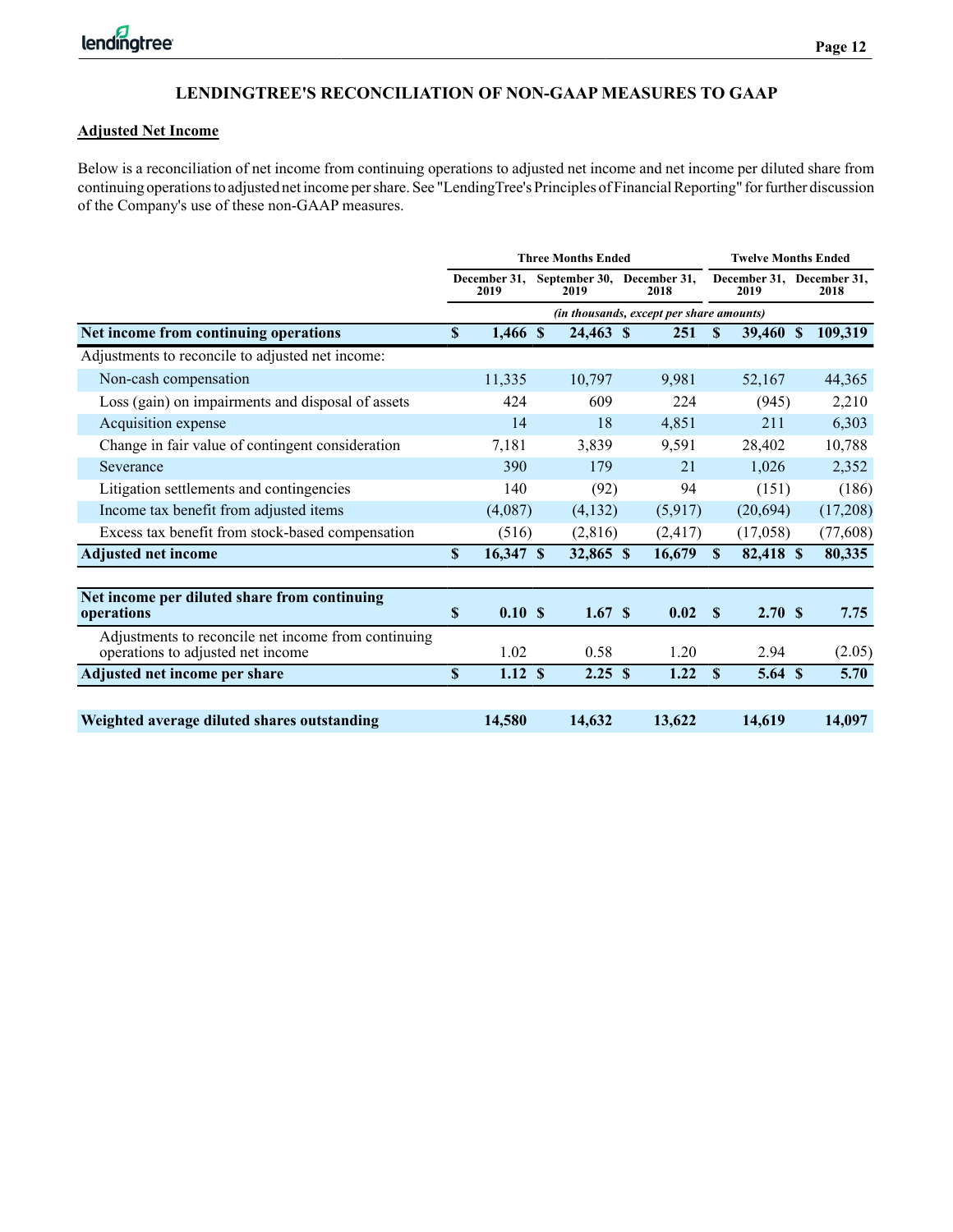# **LENDINGTREE'S PRINCIPLES OF FINANCIAL REPORTING**

LendingTree reports the following non-GAAP measures as supplemental to GAAP:

- Variable marketing margin, including variable marketing expense
- Variable marketing margin % of revenue
- Earnings Before Interest, Taxes, Depreciation and Amortization, as adjusted for certain items discussed below ("Adjusted EBITDA")
- Adjusted EBITDA % of revenue
- Adjusted net income
- Adjusted net income per share

Variable marketing margin is a measure of the efficiency of the Company's operating model, measuring revenue after subtracting variable marketing and advertising costs that directly influence revenue. The Company's operating model is highly sensitive to the amount and efficiency of variable marketing expenditures, and the Company's proprietary systems are able to make rapidly changing decisions concerning the deployment of variable marketing expenditures (primarily but not exclusively online and mobile advertising placement) based on proprietary and sophisticated analytics. Variable marketing margin and variable marketing margin % of revenue are primary metrics by which the Company measures the effectiveness of its marketing efforts.

Adjusted EBITDA and adjusted EBITDA % of revenue are primary metrics by which LendingTree evaluates the operating performance of its businesses, on which its marketing expenditures and internal budgets are based and, in the case of adjusted EBITDA, by which management and many employees are compensated.

Adjusted net income and adjusted net income per share supplement GAAP income from continuing operations and GAAPincome per diluted share from continuing operations by enabling investors to make period to period comparisons of those components of the nearest comparable GAAPmeasures that management believes better reflect the underlying financial performance of the Company's business operations during particular financial reporting periods. Adjusted net income and adjusted net income per share exclude certain amounts, such as non-cash compensation, non-cash asset impairment charges, gain/loss on disposal of assets, severance, litigation settlements and contingencies, acquisition and disposition income or expenses including with respect to changes in fair value of contingent consideration, onetime items which are recognized and recorded under GAAP in particular periods but which might be viewed as not necessarily coinciding with the underlying business operations for the periods in which they are so recognized and recorded, the effects to income taxes of the aforementioned adjustments and any excess tax benefit or expense associated with stock-based compensation recorded in net income in conjunction with FASB pronouncement ASU 2016-09. LendingTree believes that adjusted net income and adjusted net income per share are useful financial indicators that provide a different view of the financial performance of the Company than adjusted EBITDA (the primary metric by which LendingTree evaluates the operating performance of its businesses) and the GAAP measures of net income from continuing operations and GAAP income per diluted share from continuing operations.

These non-GAAP measures should be considered in addition to results prepared in accordance with GAAP, but should not be considered a substitute for or superior to GAAP results. LendingTree provides and encourages investors to examine the reconciling adjustments between the GAAP and non-GAAP measures set forth above.

# **Definition of LendingTree's Non-GAAP Measures**

Variable marketing margin is defined as revenue less variable marketing expense. Variable marketing expense is defined as the expense attributable to variable costs paid for advertising, direct marketing and related expenses, including the portion of cost of revenue attributable to costs paid for advertising re-sold to third parties, and excluding overhead, fixed costs and personnel-related expenses. The majority of these variable advertising costs are expressly intended to drive traffic to our websites and these variable advertising costs are included in selling and marketing expense on the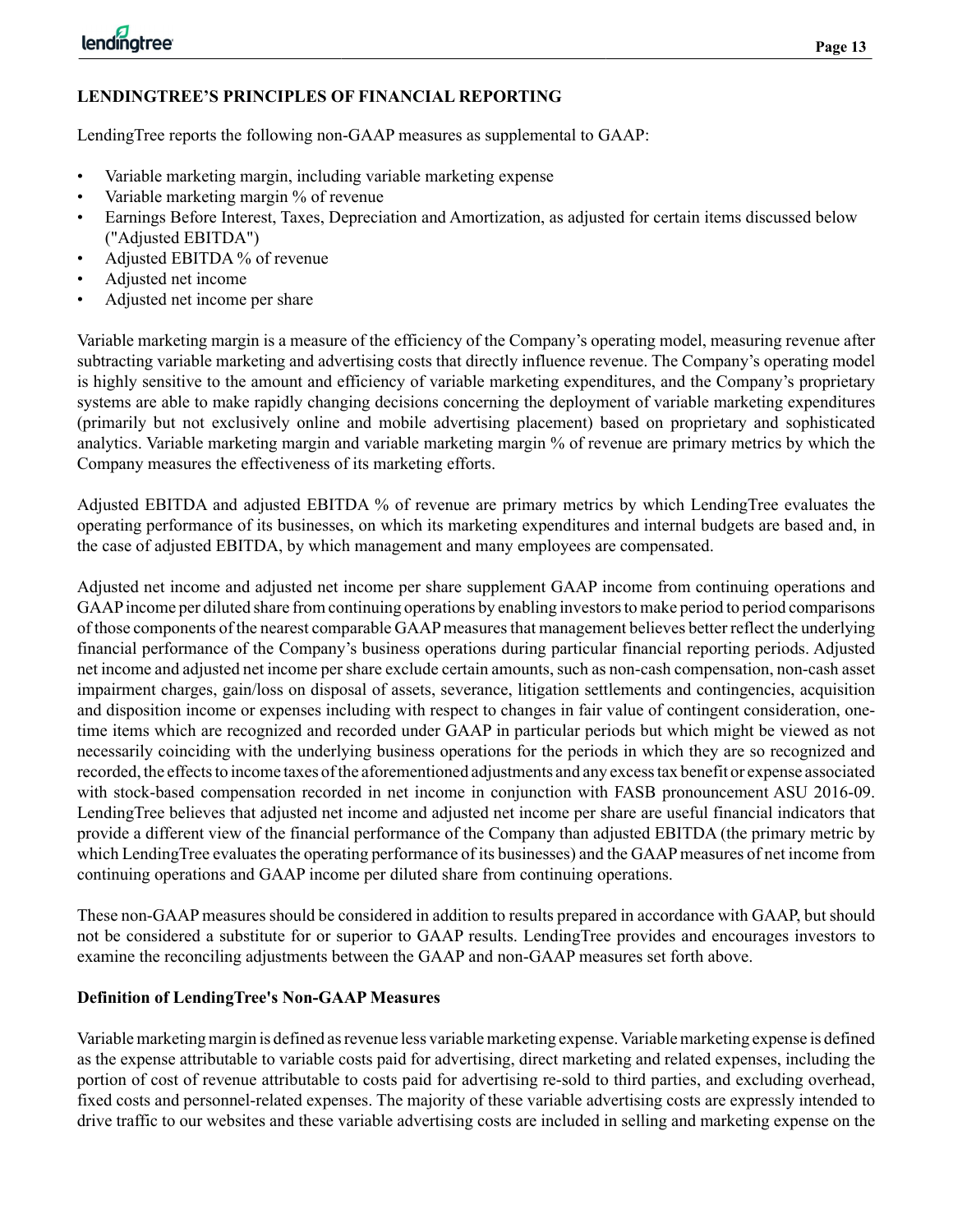company's consolidated statements of operations and consolidated income. When advertising inventory is re-sold to third parties, the proceeds of such transactions are included in revenue for the purposes of calculating variable marketing margin, and the costs of such re-sold advertising are included in cost of revenue in the company's consolidated statements of operations and consolidated income and are included in variable marketing expense for purposes of calculating variable marketing margin.

EBITDA is defined as net income from continuing operations excluding interest, income taxes, amortization of intangibles and depreciation.

Adjusted EBITDA is defined as EBITDA excluding (1) non-cash compensation expense, (2) non-cash impairment charges, (3) gain/loss on disposal of assets, (4) restructuring and severance expenses, (5) litigation settlements and contingencies, (6) acquisitions and dispositions income or expense (including with respect to changes in fair value of contingent consideration), and (7) one-time items.

Adjusted net income is defined as net income (loss) from continuing operations excluding (1) non-cash compensation expense, (2) non-cash impairment charges, (3) gain/loss on disposal of assets, (4) restructuring and severance expenses, (5) litigation settlements and contingencies, (6) acquisitions and dispositions income or expense (including with respect to changes in fair value of contingent consideration), (7) one-time items, (8) the effects to income taxes of the aforementioned adjustments, and (9) any excess tax benefit or expense associated with stock-based compensation recorded in net income in conjunction with FASB pronouncement ASU 2016-09.

Adjusted net income per share is defined as adjusted net income divided by the adjusted weighted average diluted shares outstanding. For periods which the Company reports GAAP loss from continuing operations, the effects of potentially dilutive securities are excluded from the calculation of net loss per diluted share from continuing operations because their inclusion would have been anti-dilutive. In periods where the Company reports GAAP loss from continuing operations but reports positive non-GAAP adjusted net income, the effects of potentially dilutive securities are included in the denominator for calculating adjusted net income per share.

LendingTree endeavors to compensate for the limitations of these non-GAAP measures by also providing the comparable GAAP measures with equal or greater prominence and descriptions of the reconciling items, including quantifying such items, to derive the non-GAAP measures. These non-GAAP measures may not be comparable to similarly titled measures used by other companies.

# **One-Time Items**

Adjusted EBITDA and adjusted net income are adjusted for one-time items, if applicable. Items are considered onetime in nature if they are non-recurring, infrequent or unusual, and have not occurred in the past two years or are not expected to recur in the next two years, in accordance with SEC rules. For the periods presented in this report, there are no adjustments for one-time items.

# **Non-Cash Expenses That Are Excluded From LendingTree's Adjusted EBITDA and Adjusted Net Income**

Non-cash compensation expense consists principally of expense associated with the grants of restricted stock, restricted stock units and stock options. These expenses are not paid in cash and LendingTree includes the related shares in its calculations of fully diluted shares outstanding. Upon settlement of restricted stock units, exercise of certain stock options or vesting of restricted stock awards, the awards may be settled on a net basis, with LendingTree remitting the required tax withholding amounts from its current funds. Cash expenditures for employer payroll taxes on non-cash compensation are included within adjusted EBITDA and adjusted net income.

Amortization of intangibles are non-cash expenses relating primarily to acquisitions. At the time of an acquisition, the intangible assets of the acquired company, such as purchase agreements, technology and customer relationships, are valued and amortized over their estimated lives. Amortization of intangibles are only excluded from adjusted EBITDA.